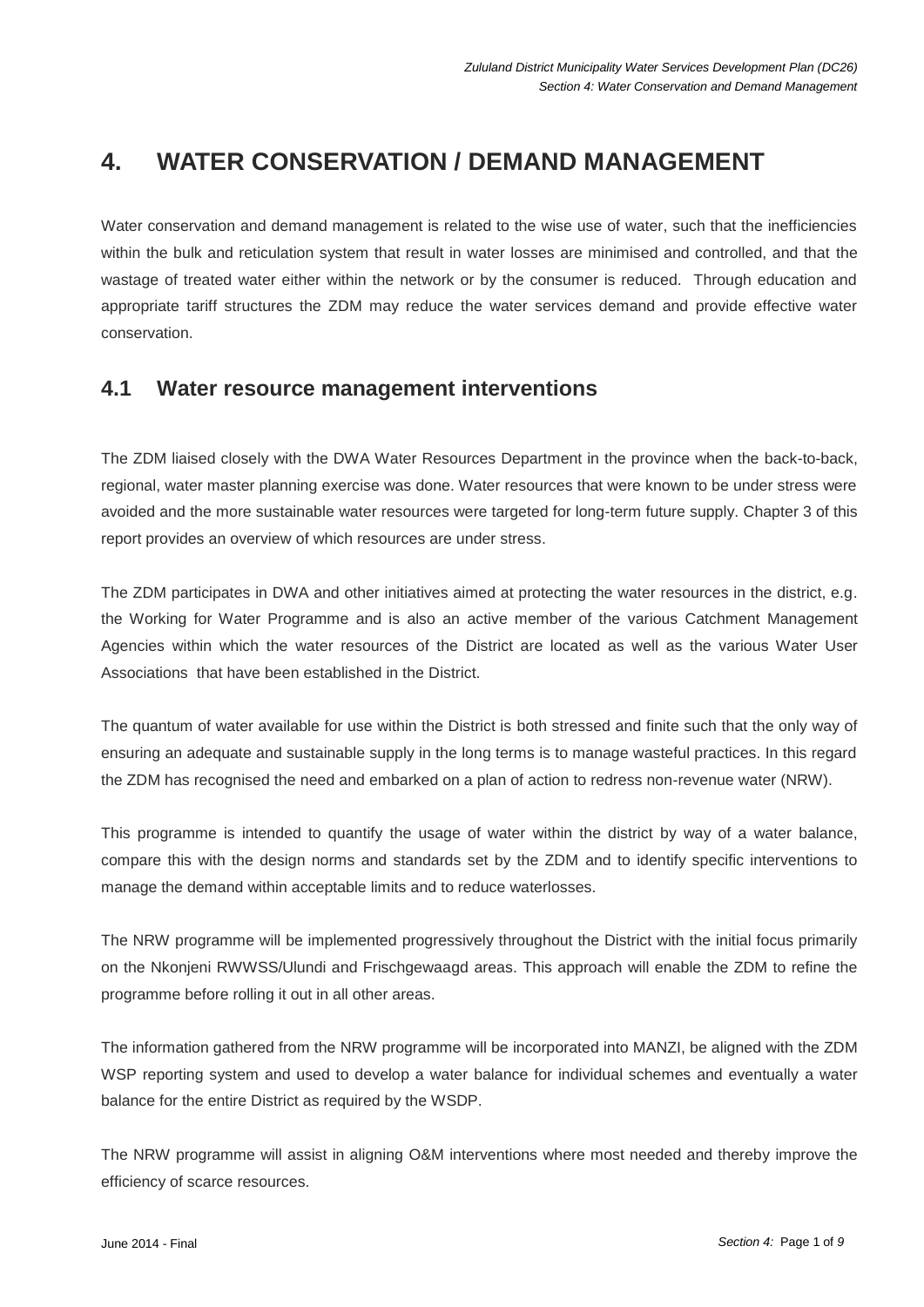The following specific interventions have already been launched in the target areas to address water losses through:

- Pressure management;
- Leak repair programmes;
- Meter repair & replacement programmes;
- Internal plumbing leaks; and
- Consumer end-use demand management initiatives.

The NRW strategy that the ZDM has adopted may be summarised as follows:

### **NEED FOR AN NRW PROGRAMME**

The municipality has identified the need to embark on a Non Revenue Water (NRW) programme for the District not only to save water but also to benefit from the many added advantages that can be linked to such a programme such as:

- Reduced water consumption and water wastage;
- Improved quality of service provided with more consumers receiving water consistently (the need for example to close reservoirs at night will be substantially reduced or even completely eliminated);
- Improved coverage with billing and improved income stream for the municipality;
- Reduced costs to provide water services (less chemicals used, less maintenance required, etc);
- More efficient use of limited financial and human resources by focusing resources where most needed;
- Increased lifespan of infrastructure assets and postponing huge capital investments required to upgrade infrastructure in order to meet excessive growth in consumer consumption.

### **PRINCIPLES**

Before embarking on any new initiative it is best to first clarify the principles that must guide the programme and thereby set the framework within which to operate, as follows:

- The approach should be holistic and should deal with the complete solution from design issues, through to operational challenges and included metering and billing shortcomings. All role-players within the organisation must be brought on board and ownership of the programme established inhouse.
- Remedial actions identified through the programme must involve the relevant staff of the municipality and thereby work towards permanent change for the long term. The programme should influence daily operations in such a manner that it becomes a "way of life" within the organisation and leads to ongoing sustainability.
- Remedial actions that are decided upon have to be reviewed or at least judged economically by comparing the investment required versus the anticipated "win" that will be achieved. The 80/20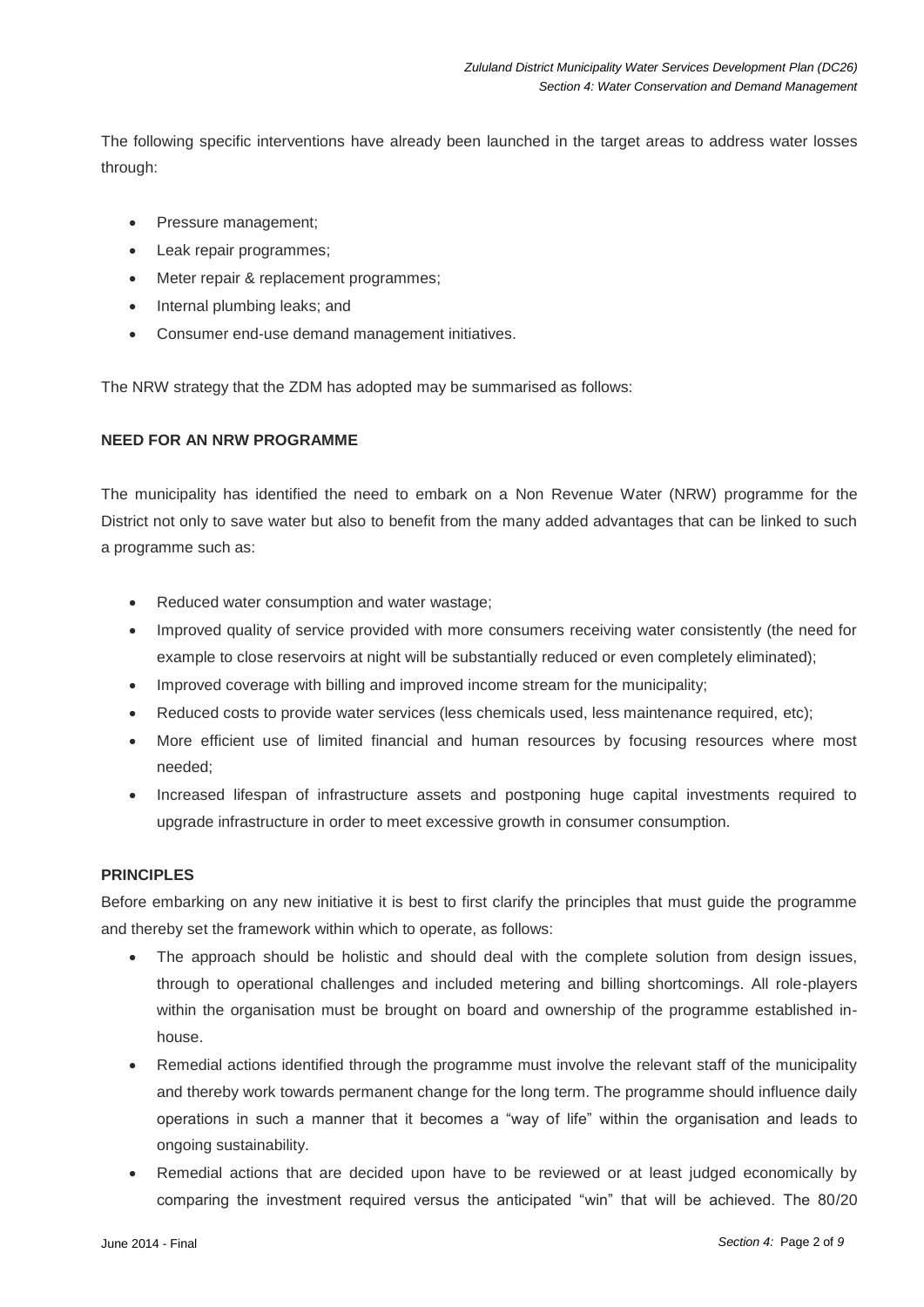principle should apply whereby the effort is firstly focused where the major challenges occur. Schemes need to be prioritised for intervention and one possible method could be to prioritise schemes in terms of their estimated contribution to the total estimated NRW in the District (see Table 1 below).

- Pressure Management activities should aim at achieving static pressures in the reticulation networks of urban areas of between 2,5 – 6 bar and in rural areas of between 1- 6 bar. Proper network modelling should however dictate the final solution for each individual scheme.
- Measurement devices installed through this programme must be compatible with the telemetry and SCADA systems that will be installed by the ZDM through a parallel processes.
- All field information must be captured electronically on the existing central database called MANZI (Infrastructure Management System) and thereby linked to the GIS.
- The IWA method is recommended to be used to categorize water usage and to compile a water balance for each scheme, as shown in the figure below:

| System<br>Input<br>Volume | Authorized<br>Consumption | <b>Billed Authorized</b><br>Consumption   | <b>Billed Metered Consumption</b><br><b>Billed Unmetered</b><br>Consumption      | Revenue<br>Water     |
|---------------------------|---------------------------|-------------------------------------------|----------------------------------------------------------------------------------|----------------------|
|                           |                           | <b>Unbilled Authorized</b><br>Consumption | <b>Unbilled Metered</b><br>Consumption                                           | Non Revenue<br>Water |
|                           |                           |                                           | <b>Unbilled Unmetered</b><br>Consumption                                         |                      |
|                           | <b>Water Losses</b>       | <b>Apparent Losses</b>                    | <b>Unauthorized Consumption</b>                                                  |                      |
|                           |                           |                                           | <b>Customer Meter Inaccuracies</b><br>and Data Handling Errors                   |                      |
|                           |                           | <b>Real Losses</b>                        | Leakage on Transmission<br>and Distribution Mains                                |                      |
|                           |                           |                                           | Leakage and Overflows at<br><b>Storage Tanks</b>                                 |                      |
|                           |                           |                                           | <b>Leakage on Service</b><br>Connections up to point of<br><b>Customer Meter</b> |                      |

**Figure 4.1: IWA Method of categorizing water use**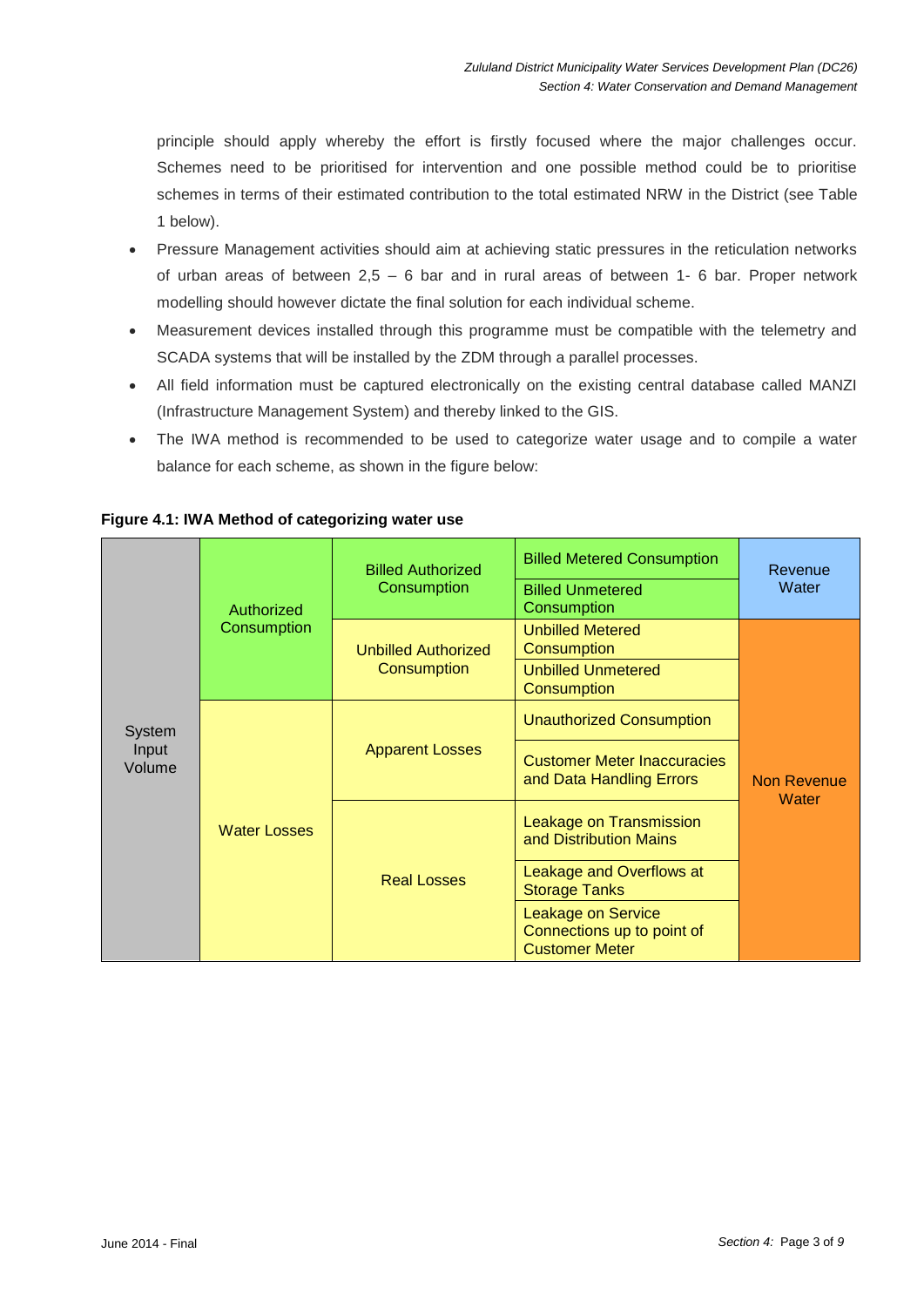# **METHODOLOGY**

The methodology to be used with the implementation of the NRW programme is summarised below:

- Understanding the functioning of the scheme from source to end user with the scheme information available;
- Managing scheme operations to achieve as closely as possible a situation where all consumers can receive water all day round and reservoirs do not have to be closed down at night (this allows for more accurate measurement);
- Identify water demand zones for each scheme and metering and logging points (temporary and permanent) and initiate implementation of the measurement devices as well as measures required to make zones discreet (see illustration below).



- The accurate recording and regular review of flow profiles and water supply volumes into each discrete zone, i.e. the metering infrastructure and data logging systems, including the compilation of system water balances.
- The accurate recording and regular review of consumer demand and the sustained implementation of specific tasks (e.g. leak detection surveys, step testing, pressure management reviews, prompt burst repairs, etc.) and sustained overall maintenance of all system components.
- The roll out of a meter testing and meter replacement programme.
	- o Consumer metering and billing
	- $\circ$  Identify unmetered consumers and systematically install meters at all consumer connections.
	- o Accurate and consistent billing of consumers as per the tariff policy.
	- $\circ$  Deal with non-payment in accordance with the ZDM by-laws and debt collection policy.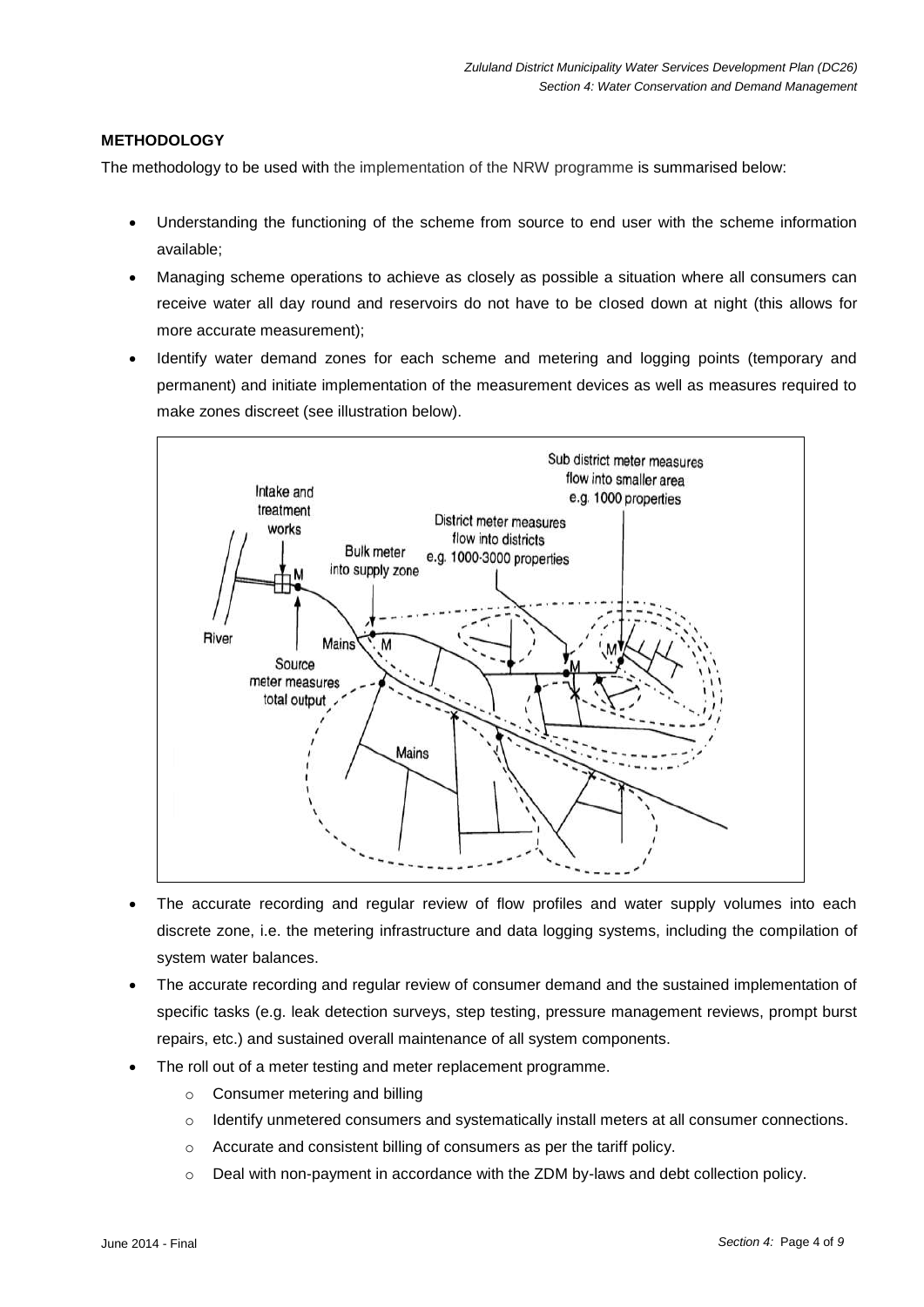## **PRIORITY SCHEMES**

It is difficult to determine accurately the extent of NRW in the district at this point in time and the pilot investigations that were discussed earlier indicated variances in NRW of between 41% and 68% between different schemes.

Table 4.1 (a) below lists the schemes in the district and the known System Input Volumes (SIV) as per the ZDM WSP report of March 2011. Although the state of NRW in each individual scheme is unknown it could be safely assumed, based upon the previously mentioned pilot investigations, that at least a 40% NRW scenario prevails throughout. When 40% NRW is applied and the NRW contribution from each scheme is calculated as a percentage of the total NRW for the district, the schemes can be prioritised as indicated in Table 4.1 (a) overleaf.

The ZDM has targeted the Ulundi-Nkonjeni RWSS as the first priority in rolling out the NRW programme. The Frischgewaagdt area is also being addressed as the necessary dataloggers are already installed. The Vryheid Klipfontein / Bloemveld area is also to be addressed by the installation of new GSM dataloggers.

The gravity mains from Bloemveld Water Treatment Works to Vryheid has experienced major leaks, and only approximately 30% of the water reached the Vryheid reservoir. Extensive repairs were done on this pipeline over the past year, and currently only a 10% loss is experienced.

The rising main from Vryheid Water Treatment Works also experienced several breaks over the past year. Repairs were done to this pipeline, but requires a complete replacement.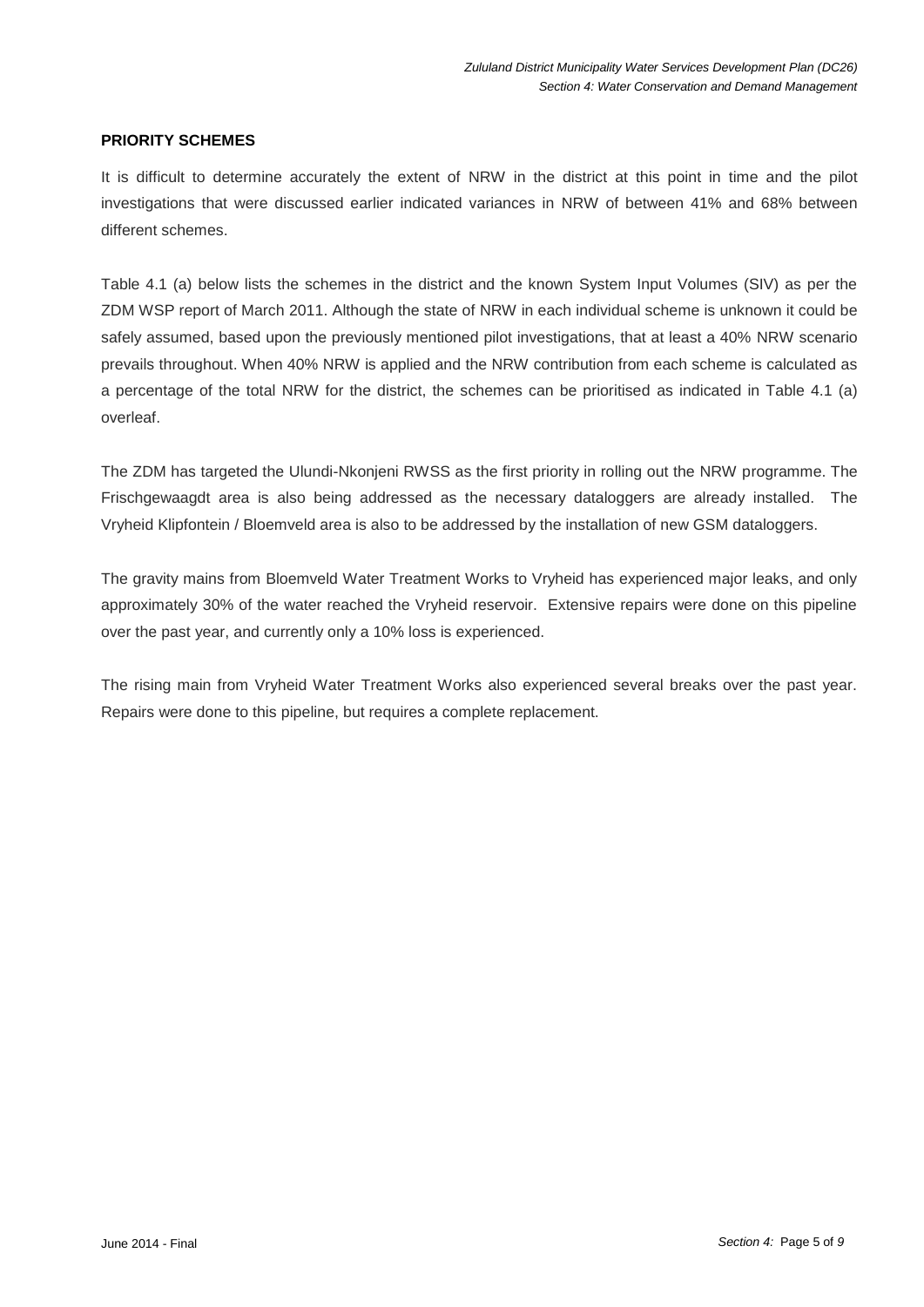| <b>Plant Name</b>                 | <b>Production</b><br>(Ml/month) | <b>Estimated</b><br><b>NRW</b> | % of Total<br><b>District NRW</b> |
|-----------------------------------|---------------------------------|--------------------------------|-----------------------------------|
| Vryheid Klipfontein / Bloemveld   | 373.0                           | 71%                            | 20.1%                             |
| Coronation                        | 39.1                            | 47%                            | 2.1%                              |
| Hlobane                           | 12.2                            | 59%                            | 0.7%                              |
| Paulpietersburg - eDumbe          | 82.5                            | 63%                            | 4.5%                              |
| Louwsburg                         | 12.3                            | 11%                            | 0.7%                              |
| Mpungamhlope                      | 39.5                            | 78%                            | 2.1%                              |
| eMakhosini                        | 8.5                             | 43%                            | 0.5%                              |
| Babanango                         | 13.6                            | 53%                            | 0.7%                              |
| Mandlakazi                        | 29.5                            | 94%                            | 1.6%                              |
| Enyokeni Royal Palace             | 0.9                             | 65%                            | 0.1%                              |
| Kombuzi                           | 1.9                             | 0%                             | 0%                                |
| Nongoma                           | 156.4                           | 78%                            | 8.4%                              |
| Ophuzane                          | 13.1                            | 57%                            | 0.7%                              |
| Tholakela                         | 8.5                             | 38%                            | 0.5%                              |
| Mangosuthu                        | 32.3                            | 10%                            | 1.7%                              |
| eMondlo                           | 39.0                            | 12%                            | 2.1%                              |
| Msibi                             | 10.1                            | 23%                            | 0.5%                              |
| Nkonsentsha                       | 1.2                             | 50%                            | 0.1%                              |
| Belgrade                          | 23.8                            | 67%                            | 1.3%                              |
| Khiphunyawo                       | 12.0                            | 66%                            | 0.6%                              |
| Khambi Village                    | 8.6                             | 80%                            | 0.5%                              |
| <b>Mountain View</b>              | 2.5                             | 98%                            | 0.1%                              |
| Osingisingini                     | 1.7                             | 50%                            | 0.1%                              |
| Ceza                              | 3.4                             | 50%                            | 0.1%                              |
| Sidinsi                           | 6.0                             | 11%                            | 0.3%                              |
| Ulundi - Nkonjeni                 | 623.0                           | 79%                            | 33.6%                             |
| Pongola Town/ Simdlangentsha East | 228.8                           | 59%                            | 12.4%                             |
| Spekboom                          | 30.3                            | 44%                            | 1.6%                              |
| Khangela Royal Palace             | 0.3                             | 29%                            | 0.1%                              |
| Mvuzini                           | 15.3                            | 54%                            | 0.8%                              |
| Nkonjeni Hospital                 | 4.6                             | 47%                            | 0.2%                              |
| Itshelejuba Hospital              | 5.1                             | 53%                            | 0.3%                              |
| <b>Thulasizwe Hospital</b>        | 2.6                             | 9%                             | 0.1%                              |
| Masokaneni                        | 0.0                             | $0\%$                          | 0.0%                              |
| Purim                             | 10.4                            | 22%                            | 0.6%                              |
|                                   | 1852                            | 43%                            | 100%                              |

# **Table 4.1 (a): List of schemes with total monthly production and estimated UAW**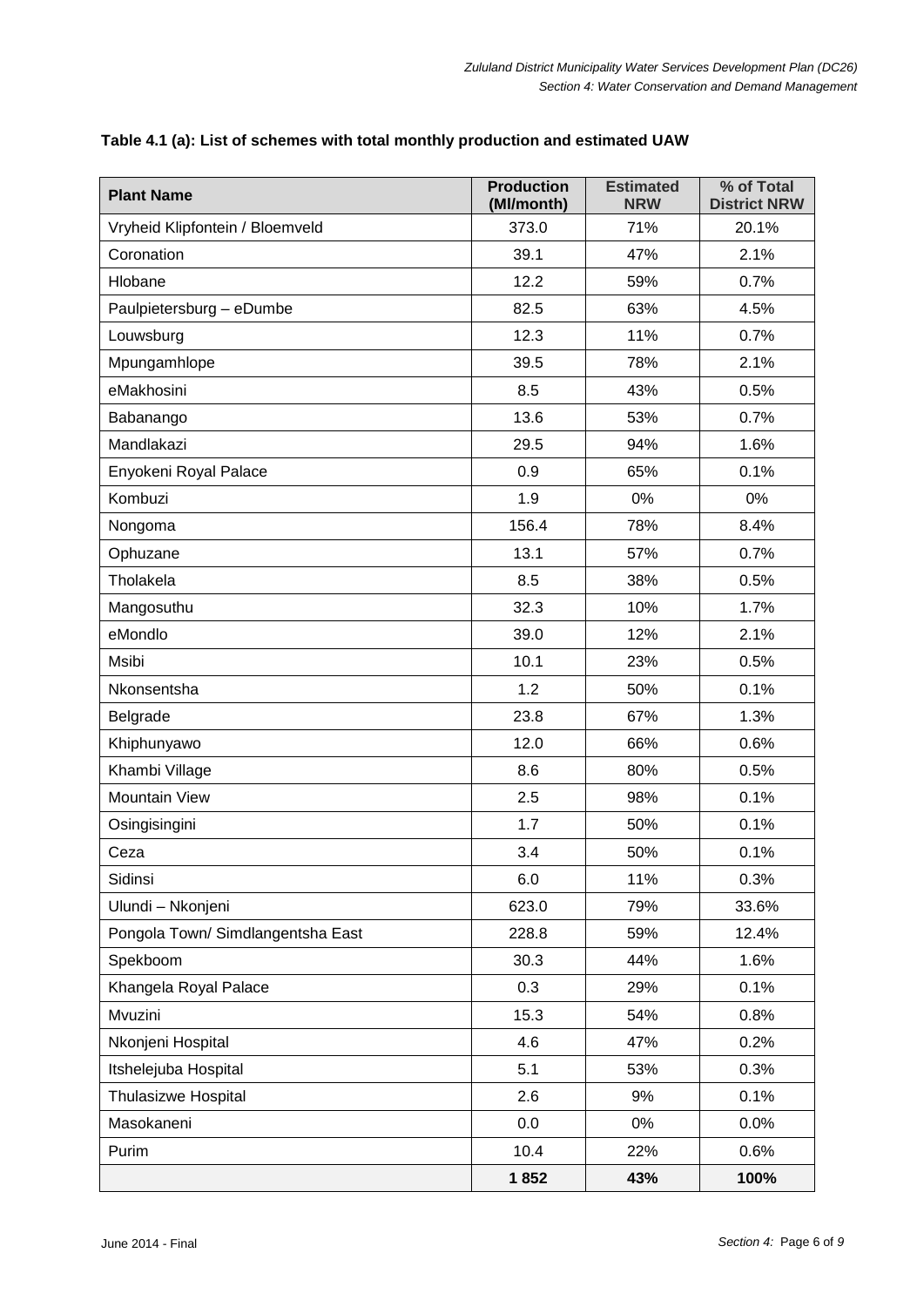# **4.2 Status of the ZDM NRW programme**

To date the ZDM has established a dedicated NRW team for North and South comprising the following:

# **North**

DD WSP (North)

# **South**

- DD WSP (South)
- 1 x NRW technician
- 1 x Water inspector
- Reaction Team: 1 x plumber + 1 handyman + 1 labourer

The programme is focused on a number of key interventions as follows:

- Ensuring that adequate measures are implemented at a planning stage to facilitate the ongoing management of NRW including zone determination, meter sizing / specification and positioning etc;
- Compiling a comprehensive infrastructure database to facilitate NRW management;
- Datalogging of flow profiles;
- Meter zone identification;
- Pressure management;
- NRW management training;
- Installation of GSM dataloggers at key locations;
- Leak detection and repair linked to customer service centre; and
- Establishment of a web based management system linked to Siza/Manzi.

The ZDM has also procured the services of a specialist NRW service provider to assist in capacitating the ZDM NRW team and to establish the NRW management systems.

Progress to date may be summarised as follows:

### **Nkonjeni RWSS/Ulundi**

- Survey of metering and pressure control infrastructure;
- Logging water meters within rural and urban areas and identification of areas of high night flows;
- Identify metering zones/districts;
- Set up NRW management systems;
- Procure additional loggers;
- Implement NRW training; and
- Compile infrastructure records.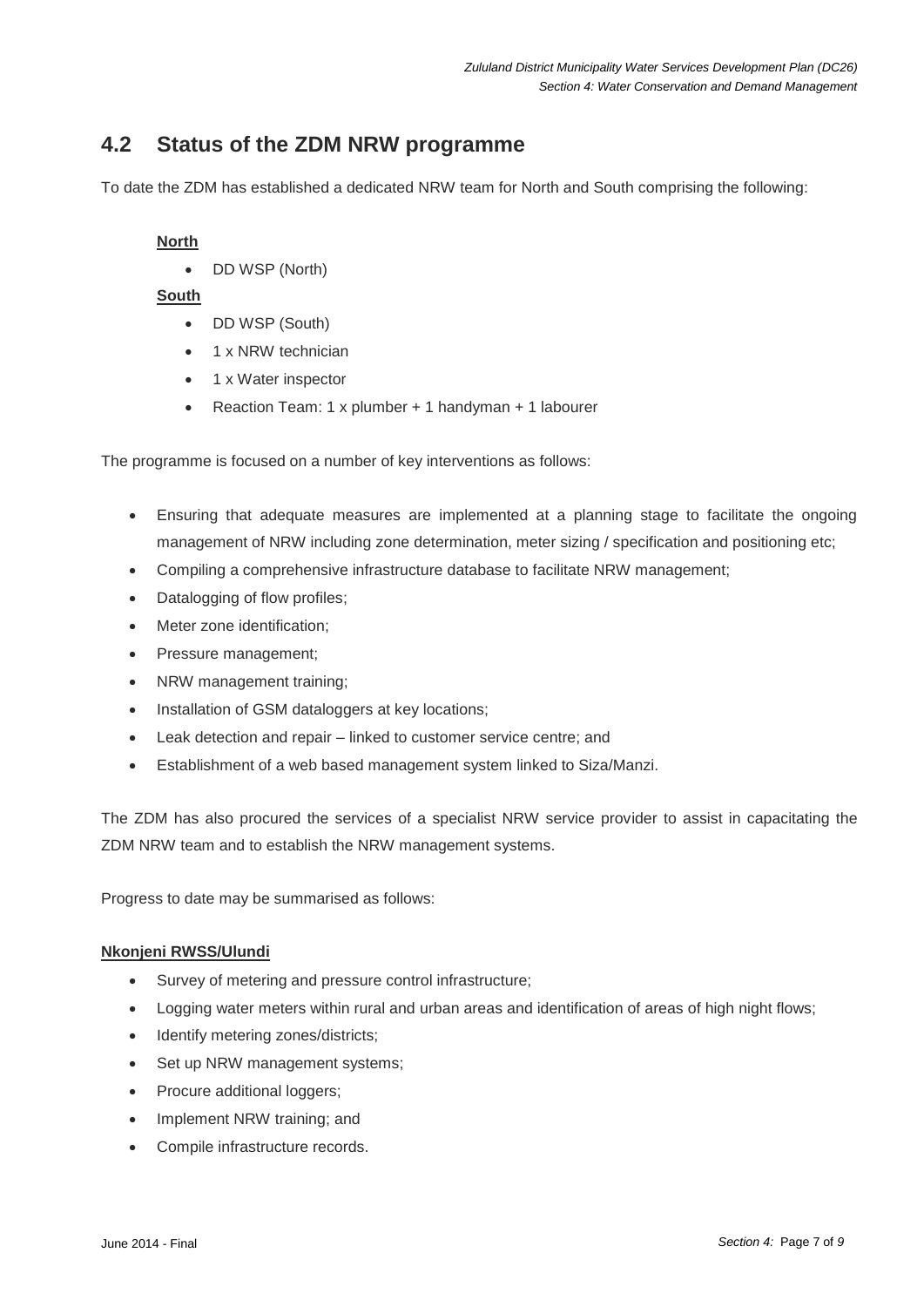# **Frischgewaagd**

The networks at the township of Frischgewaagd were refurbished during 2007 to manage water losses, but no funding was available to install individual household connections. The township was devided into six supply zones and water is restricted per zone. This creates social problems as the usage per household cannot be controlled and if individuals waste water the entire zone is penalized. Water consumption per zone was measured during this period (2007/2008), just after the reticulation networks were refurbished. The initial daily consumption was between 650 and 750 kl/day for a period of 24 hours. Due to financial constraints at the time, it was decided to install **unmetered** yard connections at Frischgewaagd Township. Over time the home owners connected the new yard connection to their old internal plumbing systems without disconnecting their internal system from the old network, causing water losses.

During February 2012 loggers were re-installed and measurements taken. Early indications are that water is released to the township for 12 hours per day at a consumption of 780 kl/day (12 hours). This indicates that severe losses are present.

It is suggested that the unmetered yard connections should be upgraded to metered yard connections. The home owners should be made aware of losses and loss management and should be restricted to free basic water, with an option to apply for a larger allocation of water (and be billed for it). Metered yard connections are being installed at Mangosuthu and were programmed to supply 200l/hh/day without any social issues.

### **Vryheid/Bloemveld**

- Identification of Bulk Metering Zones;
- Compilation of loggers and bulk water meter specifications;
- Compilation of tender for the procurement of meters and loggers

# **4.3 Water demand management interventions**

ZDM has also identified the development of a Water Demand Management Strategy (WDMS), in conjunction with the NRW programme, as a very high priority for the District.

Excessive water usage in many areas is putting the bulk infrastructure under immense pressure and upgrading will soon become necessary unless this can be postponed through effective demand management interventions.

The roll-out of new infrastructure to communities without services is of highest priority and leaves the ZDM with very little available capital for upgrading of existing services. Promoting more efficient usage of water can therefore have a significant impact in relieving this pressure with relatively low capital input.